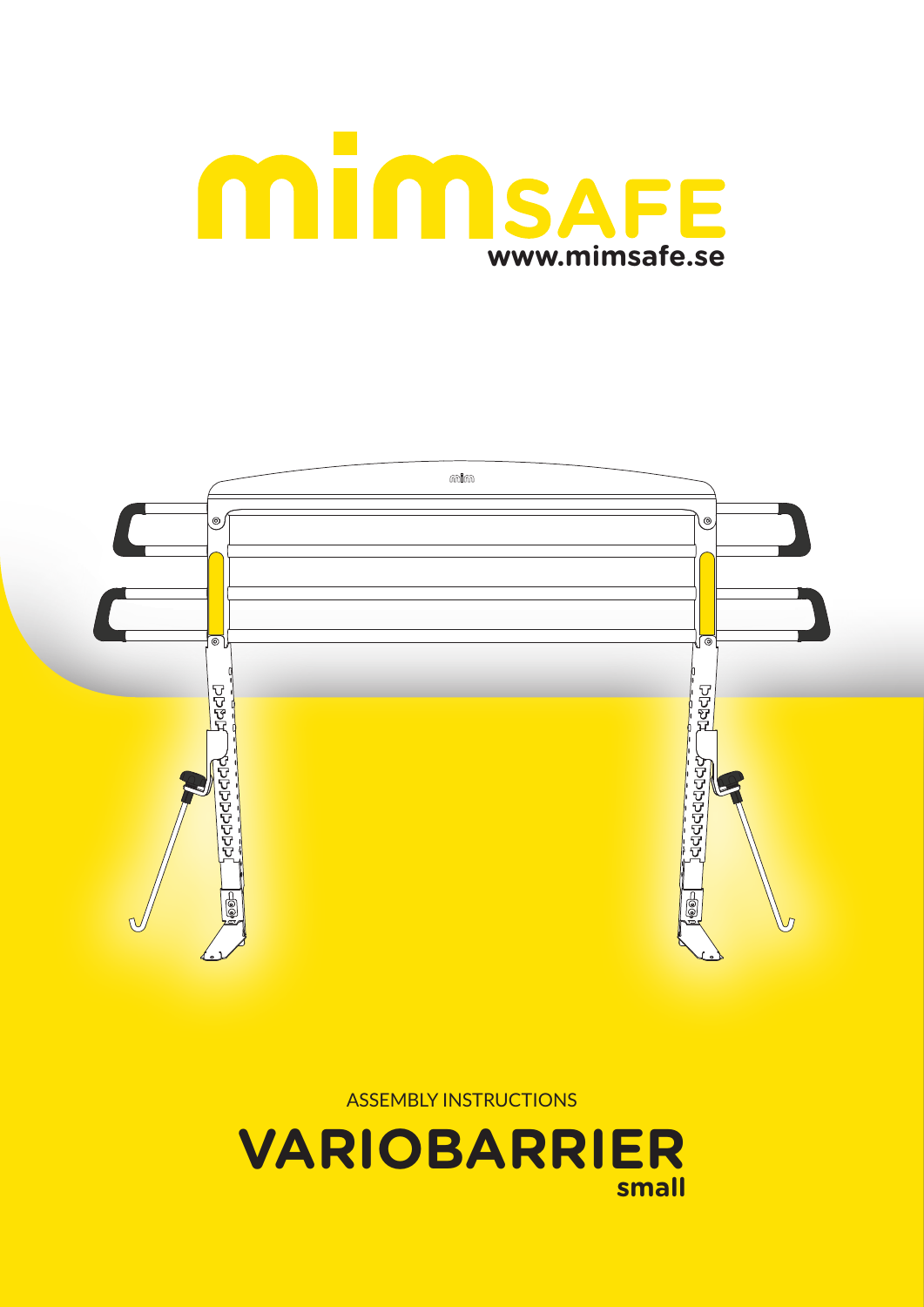



















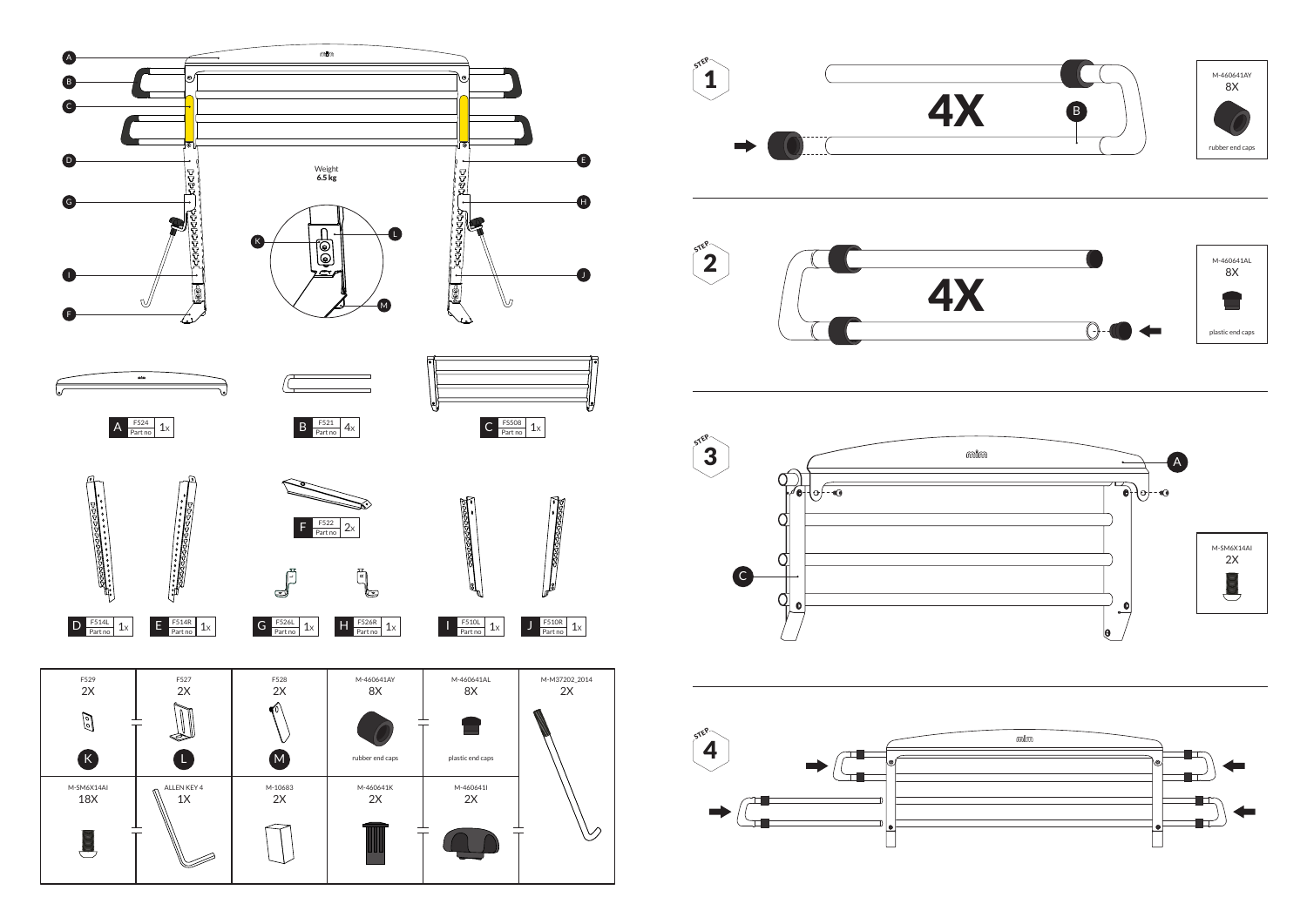





8 STEP







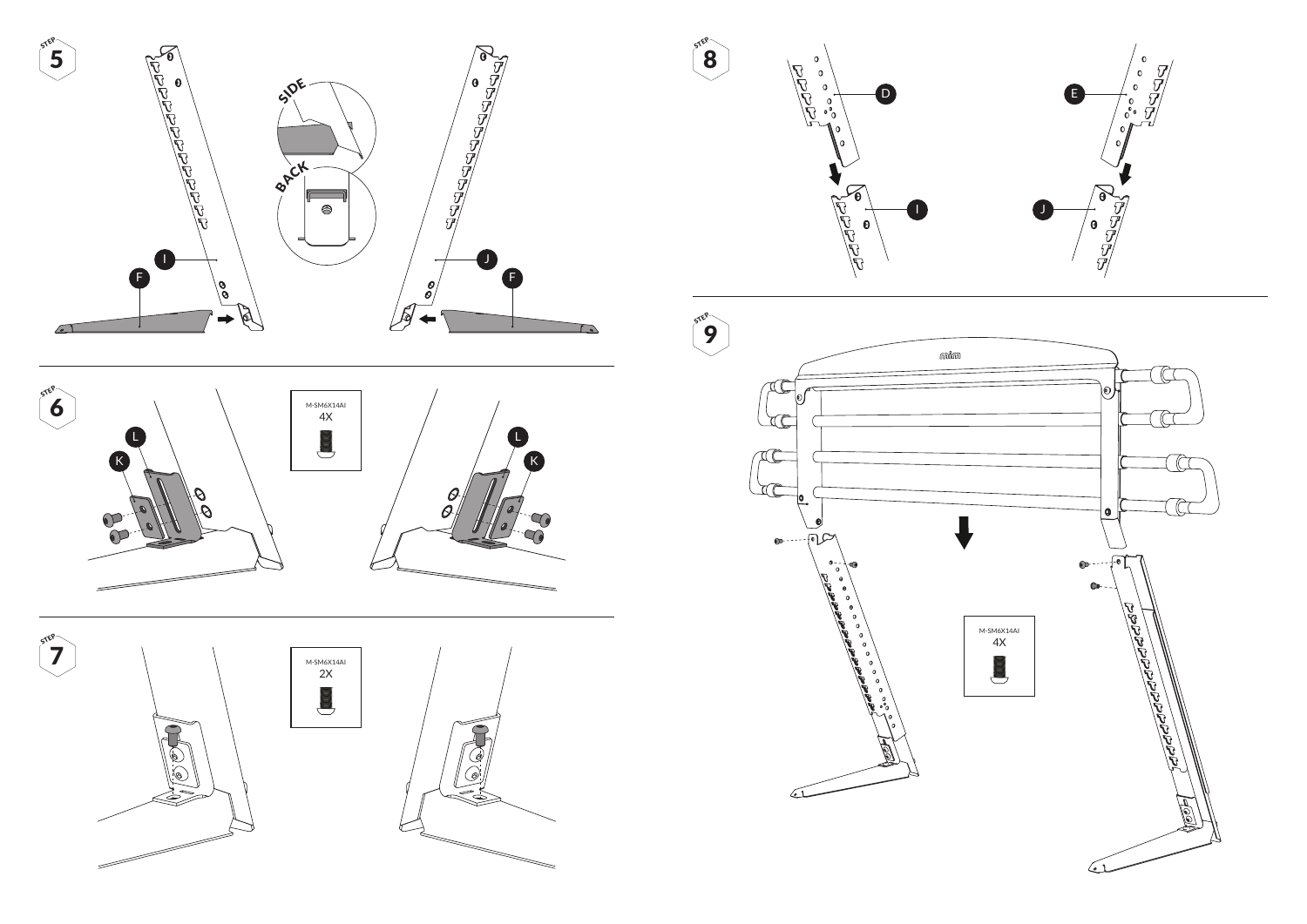

















NO TOOLS IN THIS STEP USE HANDS ONLY